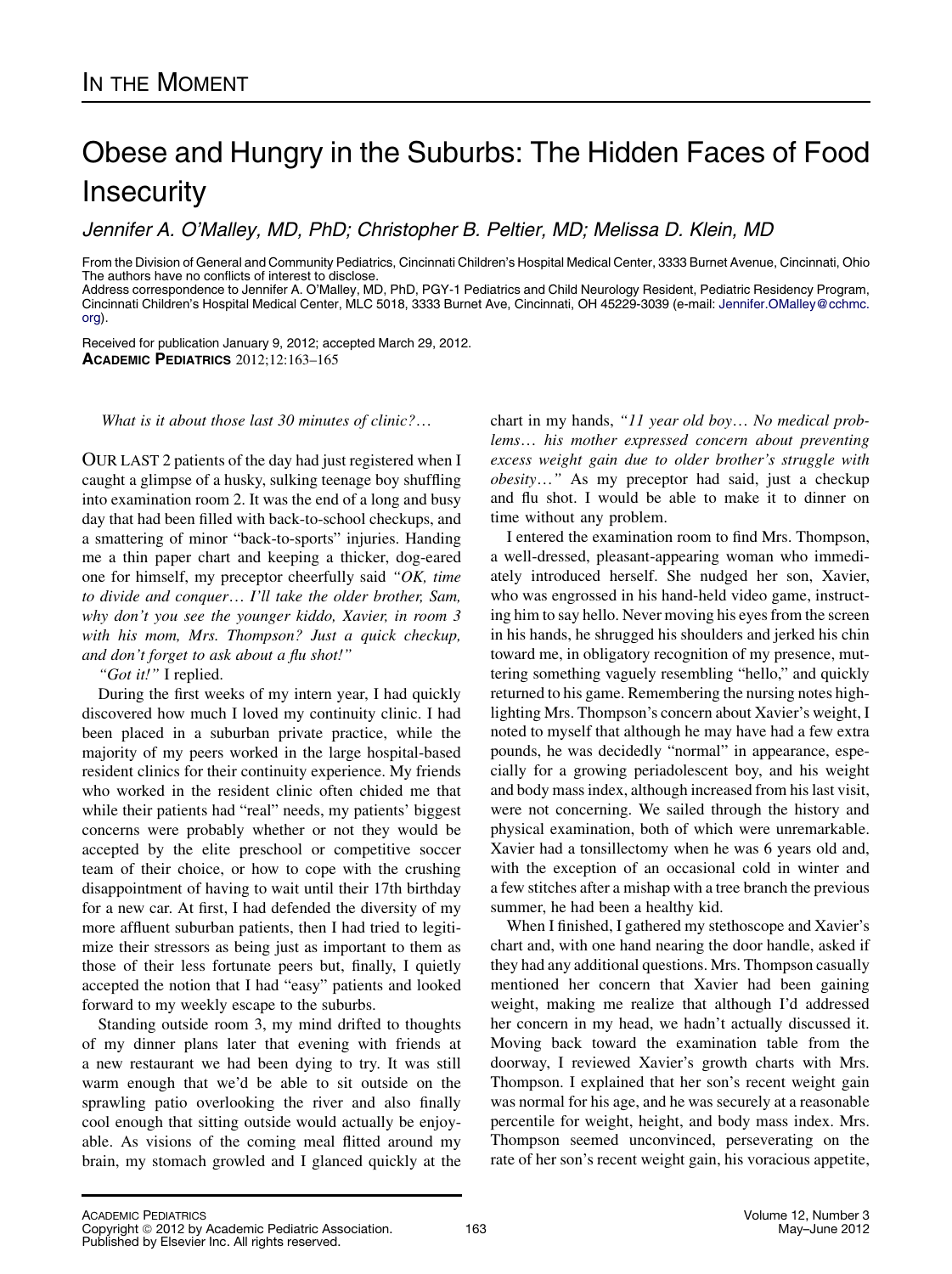and his family history of obesity, and so, while resting the chart back onto the table, I asked more about Xavier's diet, exercise, and daily routine. Seeing that Mrs. Thompson herself was obese and remembering the substantial silhouette of her elder son, I began discussing my general diet and exercise recommendations for families struggling with weight. At one point in our conversation, I asked how often the family eats outside the home, or eats fast food. Mrs. Thompson quickly replied "Oh no, we don't eat out. Never, not at all. We can't afford that." I restated my question, asking again about fast food, still assuming that this family must get many of their excess calories by eating out, and Mrs. Thompson repeated herself insisting "We don't eat fast food either. We don't have that kind of money."

Something about her answer struck me. Many of the patients I see disclose eating fast food frequently, and typically justify their choices by stating "fast food is cheaper and easier than cooking at home." I had even begun to believe such statements considering the area's grocery prices and the busy lives of the community's children and their families. I find myself constantly discussing, educating, and negotiating healthier options with many patients and families, regardless of their socio-economic status. In my experience, it sometimes seemed that those families who had the least ate outside of their home the most often.

My recent Advocacy rotation had opened my eyes to the reality that, in addition to worsening nutrition and the rise in childhood obesity, an increasing number of families are suffering from food insecurity, a problem that is often quite difficult to assess. So, I probed a little further, asking Mrs. Thompson if her family had enough food at home, half expecting her to dismiss my question, while also hoping she would not become defensive. At that time, I was still apprehensive, afraid of offending a patient by assessing their food security, but there was something about my conversation with this family that made me feel I had to ask. So I did. I simply asked her if they had enough food at home to make it to the end of the month. Mrs. Thompson looked at me cautiously, with a mixture of surprise and suspicion, and then burst into tears. "No," she gasped. "We don't. I'm so sorry. I'm so embarrassed." Xavier shifted uncomfortably on the examination table where he was still seated. He was staring intently at his hands, which had been left empty since his mother had taken away his video game before I examined him. He wrung his hands around one another and glanced at me briefly. When we made eye contact, his eyes darted back to his fingers, where he began nervously digging at his cuticles with his fingernails. I moved from where I had been leaning against the examination table next to Xavier and slowly sat down next to Mrs. Thompson, who was now shaking with tears. I said nothing, giving her time to regain her composure (and myself time to choose what to say next). As her sobs subsided, I asked her to tell me more. She was a single parent, had recently lost her job, and was now in school full-time while also working at her required work activity to ensure she would continue to receive cash assistance. She told me the family relied on food stamps for groceries,

and although their allotment typically lasted for only the first half of the month, they somehow were usually able to just get by. Recently, however, her food stamps were cancelled, admittedly due to her misunderstanding of the complicated renewal process, and this had made the past 3 months exceptionally difficult because during the summer months the boys were not receiving free breakfast and lunch at school. She noted that providing 3 meals a day to 2 hungry boys was proving to be nearly impossible.

Listening to her story, I was horrified to learn about the reality of her struggle. Our residency program's Advocacy course included a visit to our local public benefits agency. During this visit, I witnessed the difficult, time-consuming, and often convoluted process of obtaining federal and state assistance experienced by local underserved families. We also visited our city's largest food bank, an organization whose mission is to eliminate hunger by helping families bridge the gap left by inadequately-funded federal and state benefit programs. Mrs. Thompson had visited one such food bank but admitted she was too embarrassed to go anywhere else.

Hunger in suburban families is often overlooked, but recent data have emphasized that suburban food insecurity is present and growing. In 2010, 6.2 million suburban households were classified as food insecure and an additional 2.3 million households demonstrated very low food security.<sup>[1](#page-2-0)</sup> Estimates suggest nearly half of clients served by food banks live in rural or suburban areas.<sup>[2](#page-2-0)</sup> Although patterns indicate that the southern and western regions of the United States are disproportionately impacted, no region remains unaffected. In Ohio alone, 16.4% of families meet criteria for food insecurity making it one of 9 states that fare worse than the national rate of  $14.6\%$ <sup>[3,4](#page-2-0)</sup>

There is a common association between hunger and poverty, but unemployment is an even more important predictor of food insecurity.<sup>[5](#page-2-0)</sup> Suburban unemployment is a growing problem, and the rising number of unemployed suburban families is likely to be accompanied by rising food insecurity. Of particular relevance to the field of pediatrics, both households with children as well as single parent households are both at increased risk of becoming food insecure.<sup>[5](#page-2-0)</sup> The bottom line is staggering; food insecu-rity affects over 1[6](#page-2-0) million children in the United States.<sup>6</sup> Thus, all practicing pediatricians are seeing food insecure patients, but are we recognizing them?

Another common misconception is that food insecure individuals will be underweight due to insufficient caloric intake. Instead, multiple studies have linked food insecurity as an underlying factor of excess weight gain in children although the strength of such an association remains controversial.[5,7–9](#page-2-0) Many factors likely contribute to this phenomenon, such as the predominance of low quality, high calorie foods in the diets of food insecure individuals. Behavioral factors also play a role. For example, food insecure individuals may resort to binge eating when food is available as their food insecurity may call into question the time and place of the next available meal.<sup>[9](#page-2-0)</sup> For Mrs. Thompson, the reality that she